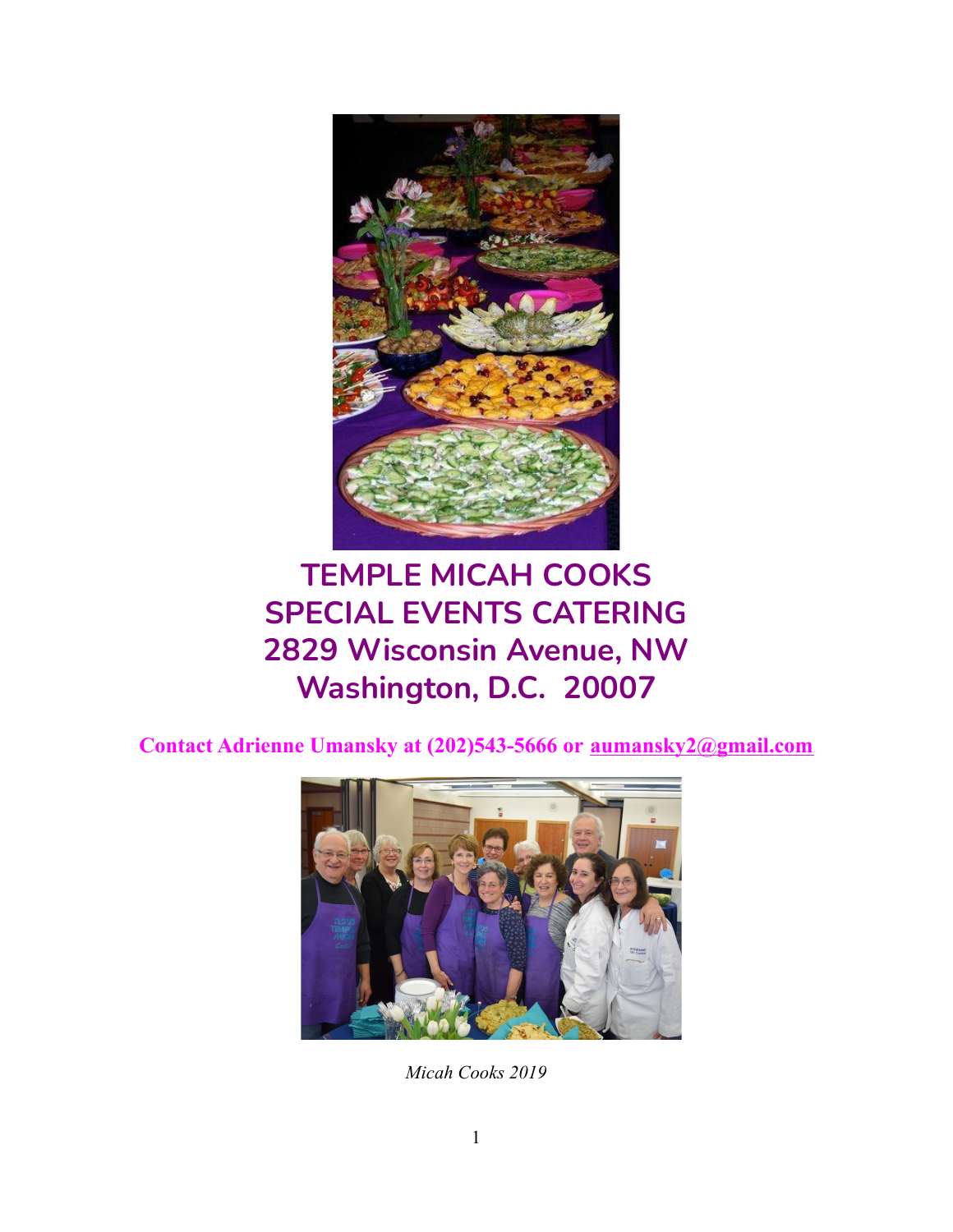Thank you for considering Micah Cooks for your special event! Everything on our menus is home cooked from time-tested recipes. We have catered many events in the past 29 years and have a committee of over 50 women and men who are outstanding cooks, bakers, and shoppers. All of MICAH COOKS profits (approximately 70-80%) are used to support Temple Micah's wonderful programs.

There is no *tref* in our menus. Any menu may be adjusted to be a meat or dairy menu, but we are not kosher caterers. We would also be happy to work with you to create a vegetarian, low fat, gluten free or other menu for special dietary needs.

The Cooks will provide and serve your food. You can choose from one of our attached sample menus or you may customize your own menu. You are responsible for renting the equipment: tables and chairs (if you do not wish to use the Temple's), china, glassware, flatware, etc. including deliveries. If you prefer to serve on plastic or paper (no polystyrene, please), you will need to provide plates as well as napkins, cups, glasses, and flatware.

## **Basic Package**

Buffet with four dishes and a salad, with five home-cooked desserts and fresh fruit platters.

#### **Beverages**

Non-alcoholic beverages (sparkling juice-based punches), sparkling water and coffee/tea provided by The Cooks. Soft drinks and alcoholic beverages (approximately four bottles per 150 guests) provided by you and served by us.

## **The Fine Print**

The Cooks will meet with you to discuss the menu and arrangements. We will provide you with a draft of your menu -- minor adjustments may be made up until 10 days before the event. Your final guest count is also due 10 days before your event. We only take on one event per month.

#### **Pricing**

\$30.00 per person for standard menus, \$33.00 for poultry and \$37.00 per person for meat and fish. 40 congregants' cost, who may attend the kiddish, will be included in your total fee. A \$500 deposit is required to retain the Cooks and the balance of the fee is due 7 days prior to your event.

Please contact Adrienne Umansky at (202)543-5666 or **[aumansky2@gmail.com](mailto:aumansky2@gmail.com)** to be placed on our master calendar or if you have any questions.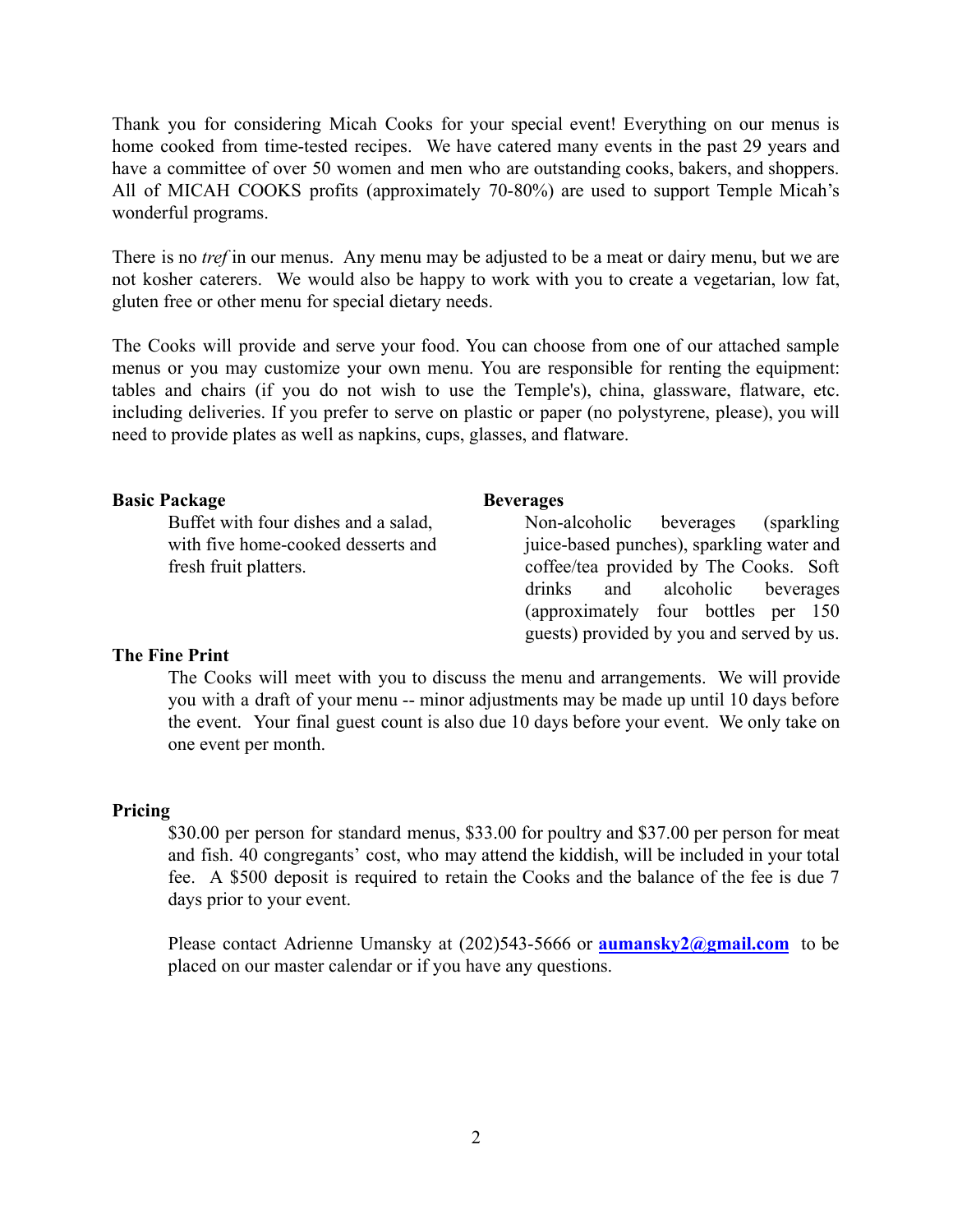# **SAMPLE MENUS**

#### **Temple Micah Traditional**

Roasted Salmon with Dijon Mustard and Lemons Spinach Noodle Kugel and Portobello Mushroom Noodle Kugel Smoked Trout Pate' on English Cucumber Rounds Roasted Green Beans with Red Onions and Garlic Caesar Salad with Garlic Croutons

#### **A Taste of Israel**

Baba Ganoush and Hummus with Pita Chips and Veggies Couscous with White Raisins and Apricots Middle Eastern Eggplant, Artichoke and Olive Salad on French Bread Rounds Chopped Tomato and Minted Cucumber Salad Mixed Green Salad with Goat Cheese and Green Grapes

#### **Asian**

Vegetable Lo Mein with Shitake Mushrooms, Scallions, Snow Peas, Colored Peppers Asian Marinated and Grilled Chicken Orange Gingered Carrot Coins surrounded by Broccoli Sesame Lemon Asparagus Baby Lettuces & Spinach, Baby Tangerines, Cucumbers, Bean Sprouts, & Chow Mein Noodles with Ginger Dressing

## **Meat and Potatoes**

Asian Style Marinated Flank Steak Roasted Red Bliss and Yukon Gold New Potatoes with Rosemary Roasted Sesame Asparagus Raspberry Beets Mixed Green, Arugula and Spinach Salad with Cucumbers and Colored Peppers

## **Notes of Thanks:**

*"Dear Fabulous Micah Cooks Team, I can't thank you enough for all of your impressive efforts for the kiddush luncheon. We got lots of rave reviews about the food, and your organizational/logistical plans were top-notch. I'm so relieved we contacted you 14 months in advance! Thanks for helping us celebrate this special, memorable day."*

*"Today's festive kiddish was a feast for the palate and the eyes and although I know it was a lot of hard work, it was full of all the kindness and love which is the best of Temple Micah."*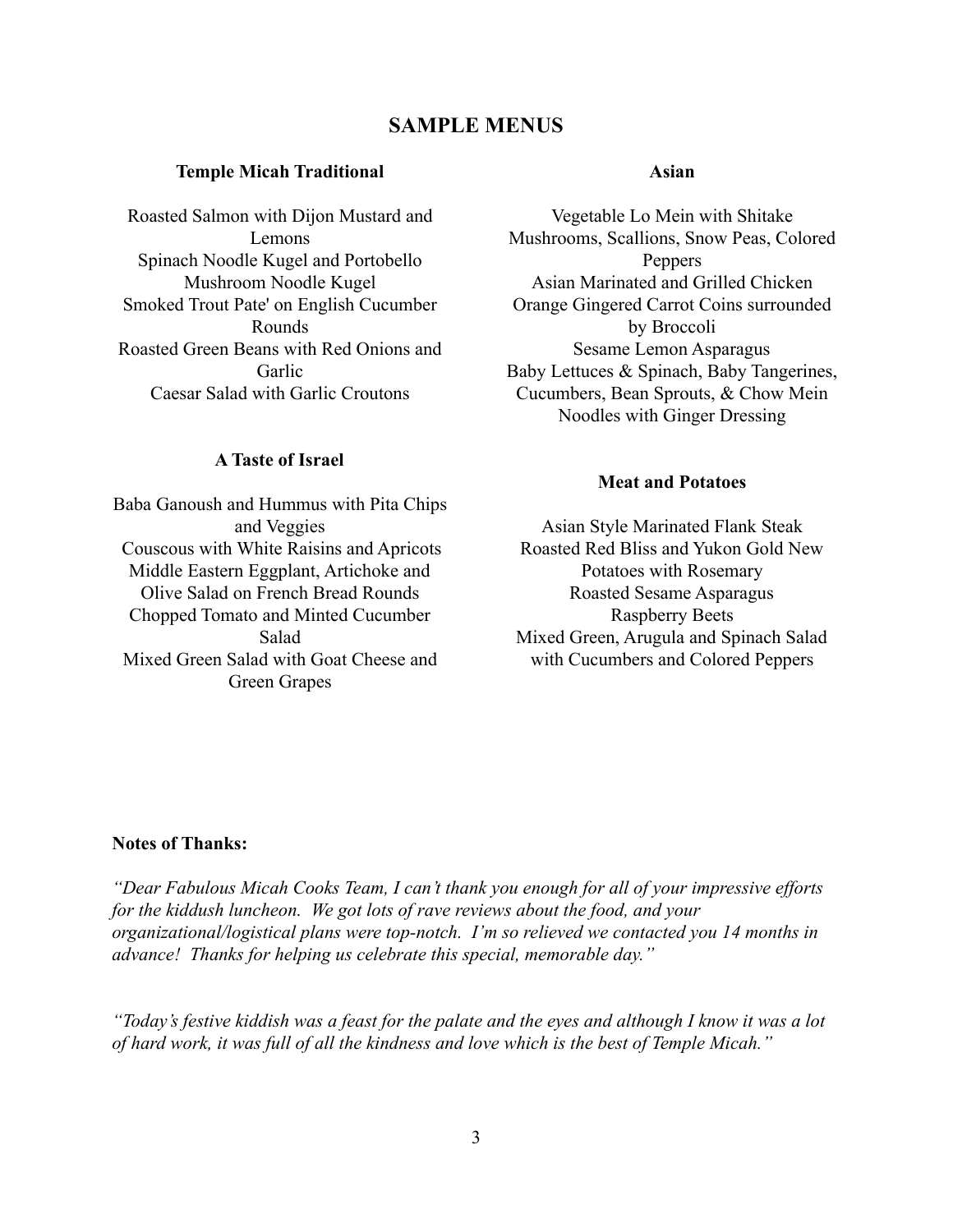# **SAMPLE MENUS**

# **Bat Mitzvah Luncheon**

**November**

Guests: 145 | Adults: 55 | Kids: 55 | Temple: 35

## **BUFFET TABLES**

Ina Garten's Macaroni and Cheese Plain, Sesame, Poppy and Everything Bagel Baskets Plain, Lox and Scallion/Chive Cream Cheeses Artichoke Hummus, Tapenade with Pita Chips and Crudités Mixed Baby Greens Salad with Cucumbers, Colored Peppers, Green Grapes and Goat Cheese with a Balsamic Vinaigrette

## **DESSERT TABLE**

Assorted Home Baked Goods: Chocolate Mint Chip Cookies, Oatmeal Raisin Cookies, Chewy Fudgy Brownies, Blondies and Lemon Bars Fresh Fruit Platters including Pineapple, Strawberries, Blueberries, Blackberries, Raspberries, Kiwi and Grapes

## **BEVERAGES**

Apple Cider Sparkling Water Coffee and Tea

#### **Bat Mitzvah Luncheon**

**January**

Guests: 129 | Adults: 57 | Kids: 32 | Temple: 40

#### **BUFFET TABLES**

Flank Steak with Soy Ginger Marinade Mixed Baby Greens and Spinach Salad with Cucumbers, Mushrooms, Red Grapes and Goat Cheese with Caesar Dressing Roasted Green Beans with Garlic and Red **Onions** Quinoa with Leeks and Orange, Yellow and Red Peppers

#### **DESSERT TABLES**

Fresh Fruit Platter with Pineapple and Assorted Berries with Whipped Cream and Chocolate Shreds Home Baked Goods including Chocolate Covered Prezels, Crispy Chocolate Chip Cookies, Chocolate Macaroons, Chocolate Mint Chip Brownies and Matzo Toffee

## **BEVERAGES**

Yellow Lemonade Sparkling Water Coffee and Tea